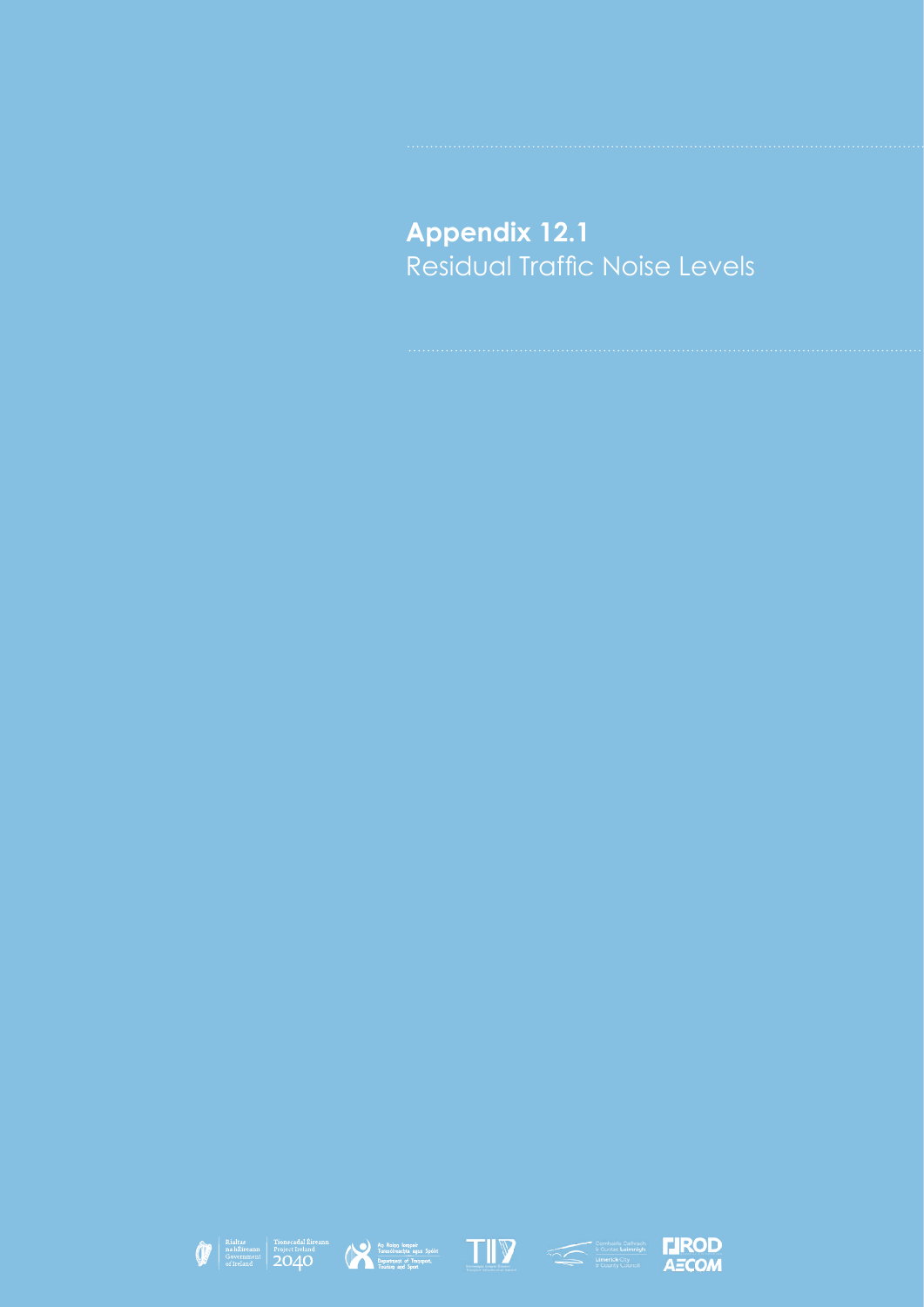## **APPENDIX 12.1 Residual Traffic Noise Levels**

## **Table A12.1 Predicted Residual Noise Levels at Receptors after Mitigation**

|                                    | <b>Opening Year 2024</b>     |                     | Design Year 2039             |                |                  |
|------------------------------------|------------------------------|---------------------|------------------------------|----------------|------------------|
| <b>Receiver</b><br><b>Location</b> | <b>Predicted Noise Level</b> |                     | <b>Predicted Noise Level</b> |                |                  |
| Reference                          | Do Minimum                   | <b>Do Something</b> | Do Minimum                   | Do Something   |                  |
|                                    | $L_{den}$ (dB)               | $L_{den}$ (dB)      | $L_{den}$ (dB)               | $L_{den}$ (dB) | $L_{night}$ (dB) |
| A00-001                            | 55                           | 55                  | 55                           | 56             | 47               |
| A00-002                            | 54                           | 54                  | 54                           | 56             | 47               |
| A00-003                            | 54                           | 55                  | 54                           | 56             | 47               |
| A00-004                            | 53                           | 53                  | 53                           | 54             | 45               |
| A00-005                            | 54                           | 54                  | 54                           | 55             | 47               |
| A00-006                            | 53                           | 54                  | 54                           | 55             | 47               |
| A00-007                            | 50                           | 53                  | 51                           | 54             | 46               |
| A00-008                            | 51                           | 53                  | 52                           | 54             | 46               |
| A00-009                            | 51                           | 53                  | 52                           | 54             | 46               |
| A00-010                            | 51                           | 53                  | 52                           | 54             | 46               |
| A00-011                            | 51                           | 52                  | 52                           | 53             | 45               |
| A00-012                            | 51                           | 53                  | 52                           | 54             | 46               |
| A00-013                            | 52                           | 54                  | 53                           | 55             | 47               |
| A00-014                            | 51                           | 52                  | 51                           | 54             | 45               |
| A00-015                            | 50                           | 53                  | 51                           | 54             | 45               |
| A00-016                            | 50                           | 52                  | 51                           | 54             | 45               |
| A00-017                            | 51                           | 52                  | 51                           | 54             | 45               |
| A00-018                            | 64                           | 64                  | 65                           | 65             | 56               |
| A00-019                            | 55                           | 54                  | 55                           | 56             | 47               |
| A00-020                            | 67                           | 66                  | 68                           | 67             | 58               |
| A00-021                            | 55                           | 55                  | 55                           | 56             | 47               |
| A01-001                            | 55                           | 59                  | 54                           | 60             | 52               |
| A01-002                            | 54                           | 57                  | 53                           | 58             | 50               |
| A01-003                            | 58                           | 56                  | 57                           | 57             | 49               |
| A01-004                            | 52                           | 54                  | 52                           | 55             | 47               |
| A01-005                            | 52                           | 52                  | 51                           | 53             | 45               |
| A01-006                            | 55                           | 53                  | 54                           | 54             | 46               |
| A01-007                            | 60                           | 54                  | 58                           | 55             | 47               |
| A01-008                            | 57                           | 53                  | 56                           | 55             | 46               |
| A01-009                            | 74                           | 62                  | 72                           | 63             | 51               |
| A01-011                            | 51                           | 54                  | 49                           | 56             | 47               |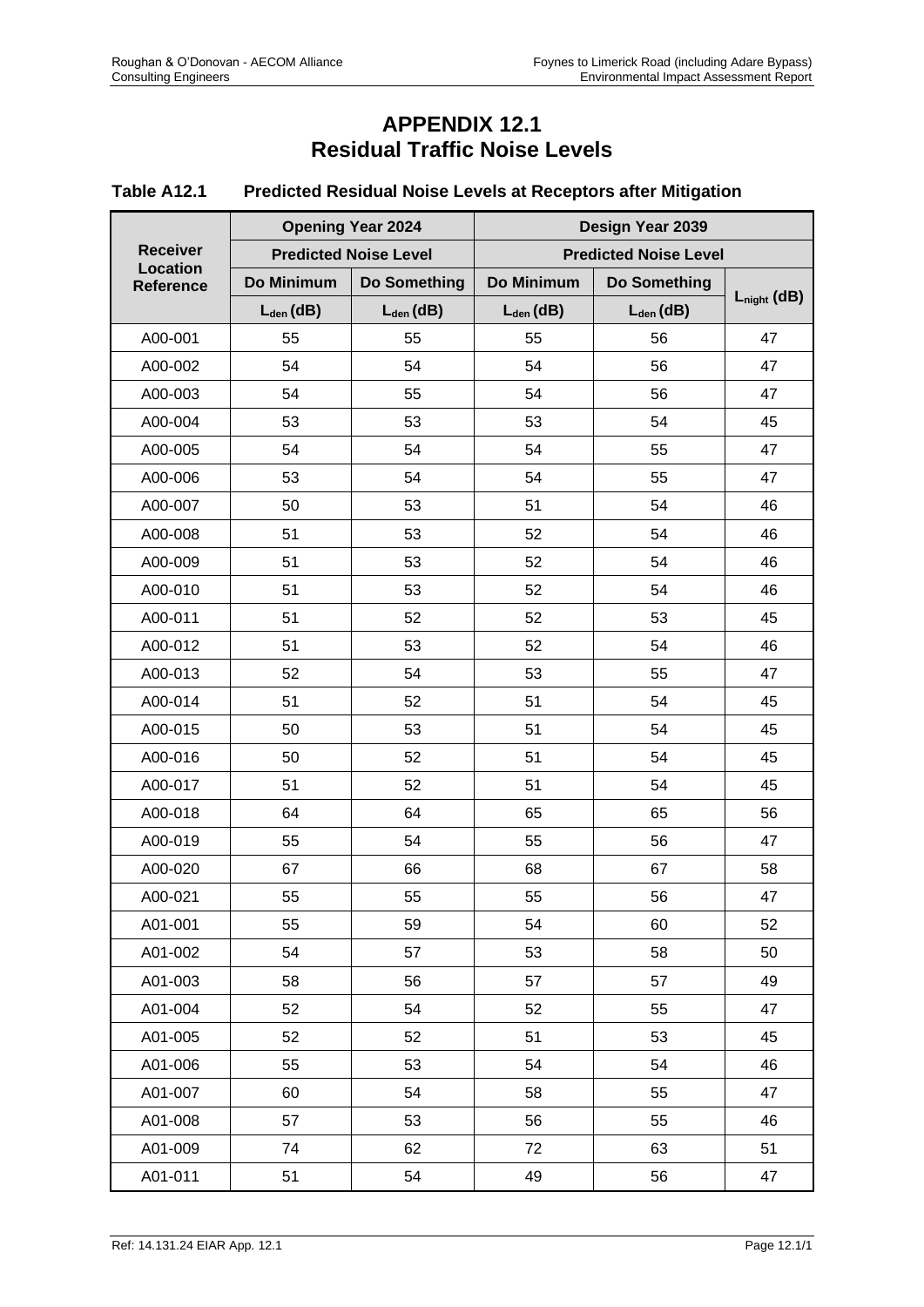|                              |                | <b>Opening Year 2024</b>     | Design Year 2039             |                |                  |
|------------------------------|----------------|------------------------------|------------------------------|----------------|------------------|
| <b>Receiver</b>              |                | <b>Predicted Noise Level</b> | <b>Predicted Noise Level</b> |                |                  |
| <b>Location</b><br>Reference | Do Minimum     | <b>Do Something</b>          | Do Minimum                   | Do Something   |                  |
|                              | $L_{den}$ (dB) | $L_{den}$ (dB)               | $L_{den}$ (dB)               | $L_{den}$ (dB) | $L_{night}$ (dB) |
| A02 007A                     | 55             | 56                           | 53                           | 57             | 49               |
| A02-001                      | 53             | 53                           | 51                           | 54             | 46               |
| A02-002                      | 52             | 54                           | 50                           | 56             | 47               |
| A02-003                      | 53             | 54                           | 51                           | 56             | 47               |
| A02-004                      | 50             | 53                           | 48                           | 54             | 46               |
| A02-005                      | 52             | 54                           | 50                           | 56             | 48               |
| A02-006                      | 51             | 54                           | 50                           | 56             | 47               |
| A02-007B                     | 58             | 56                           | 56                           | 57             | 49               |
| A02-008                      | 58             | 57                           | 56                           | 58             | 50               |
| A02-009                      | 66             | 61                           | 64                           | 62             | 53               |
| A02-010                      | 66             | 59                           | 64                           | 61             | 52               |
| A02-011                      | 58             | 54                           | 56                           | 55             | 47               |
| A02-012                      | 57             | 54                           | 55                           | 55             | 46               |
| A02-013                      | 57             | 53                           | 55                           | 55             | 47               |
| A02-014                      | 50             | 56                           | 48                           | 57             | 49               |
| A02-015                      | 51             | 54                           | 50                           | 55             | 47               |
| A02-016                      | 49             | 52                           | 47                           | 53             | 45               |
| A02-017                      | 56             | 55                           | 54                           | 56             | 48               |
| A02-018                      | 56             | 55                           | 54                           | 56             | 48               |
| A03-001                      | 49             | 53                           | 48                           | 54             | 46               |
| A03-003                      | 48             | 50                           | 46                           | 52             | 43               |
| A03-004                      | 67             | 57                           | 65                           | 58             | 48               |
| A03-005                      | 54             | 53                           | 52                           | 54             | 46               |
| A03-006                      | 54             | 55                           | 52                           | 56             | 48               |
| A03-007                      | 66             | 56                           | 64                           | 57             | 48               |
| A04-001                      | 55             | 53                           | 54                           | 54             | 46               |
| A05-004                      | 42             | 45                           | 40                           | 47             | 38               |
| A05-005                      | 40             | 48                           | 39                           | 50             | 41               |
| A05-006                      | 44             | 48                           | 42                           | 49             | 41               |
| A05-007                      | 39             | 47                           | 37                           | 49             | 41               |
| A05-008                      | 34             | 51                           | 33                           | 52             | 44               |
| A06-001                      | 42             | 49                           | 40                           | 50             | 42               |
| A06-002                      | 35             | 48                           | 33                           | 49             | 41               |
| A06-003                      | 35             | 48                           | 33                           | 50             | 41               |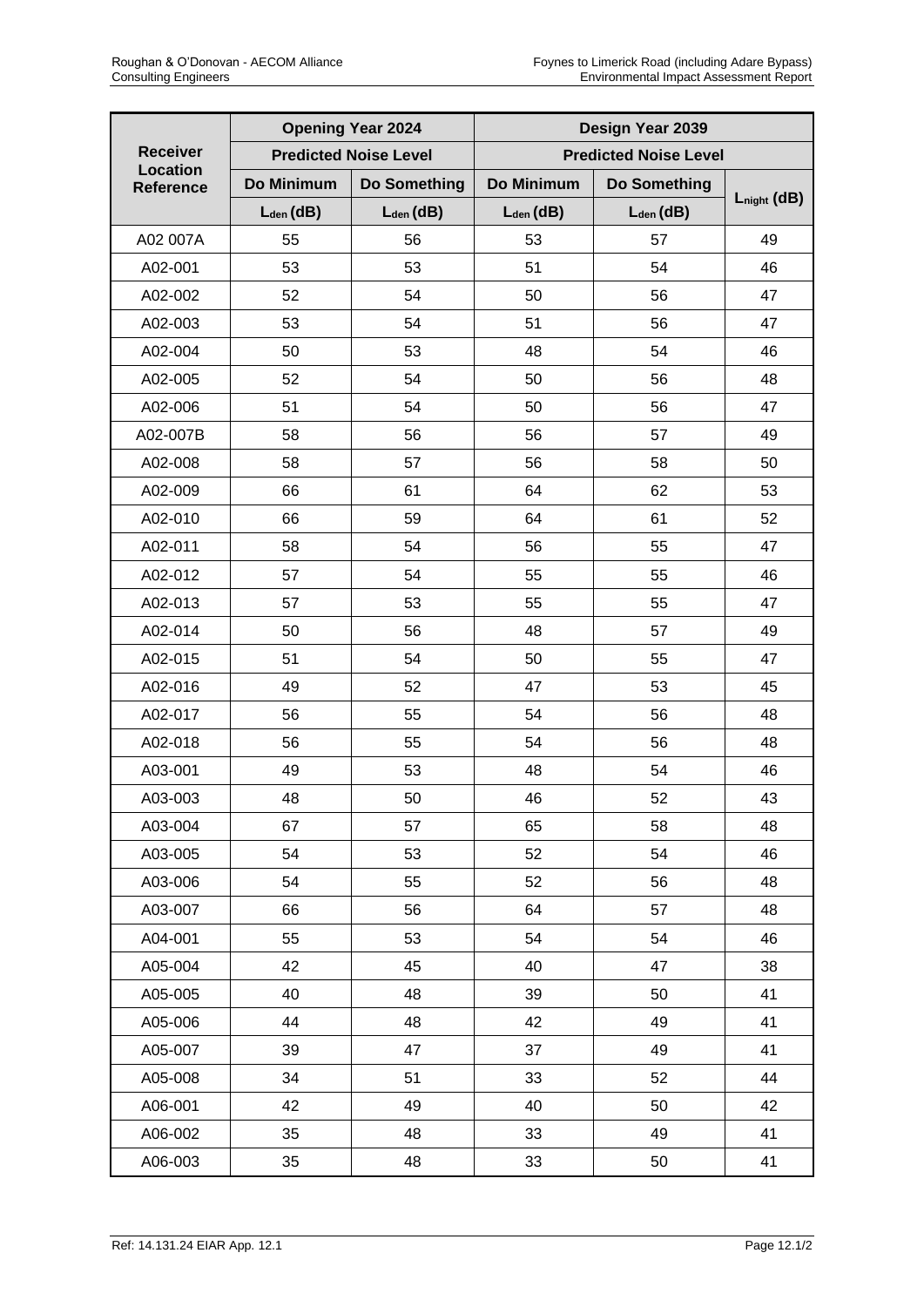|                              | <b>Opening Year 2024</b>     |                     | Design Year 2039             |                |                  |
|------------------------------|------------------------------|---------------------|------------------------------|----------------|------------------|
| <b>Receiver</b>              | <b>Predicted Noise Level</b> |                     | <b>Predicted Noise Level</b> |                |                  |
| <b>Location</b><br>Reference | Do Minimum                   | <b>Do Something</b> | Do Minimum                   | Do Something   |                  |
|                              | $L_{den}$ (dB)               | $L_{den}$ (dB)      | $L_{den}$ (dB)               | $L_{den}$ (dB) | $L_{night}$ (dB) |
| A06-004                      | 35                           | 50                  | 34                           | 52             | 43               |
| A06-005                      | 35                           | 49                  | 33                           | 51             | 42               |
| A06-006                      | 39                           | 53                  | 37                           | 54             | 46               |
| A06-007                      | 34                           | 53                  | 33                           | 55             | 46               |
| A06-008                      | 41                           | 53                  | 39                           | 55             | 46               |
| A07-001                      | 36                           | 50                  | 34                           | 51             | 43               |
| B10-001                      | 47                           | 49                  | 46                           | 50             | 42               |
| B10-002                      | 41                           | 47                  | 39                           | 48             | 39               |
| B10-003                      | 38                           | 50                  | 37                           | 52             | 43               |
| B11-001                      | 53                           | 53                  | 51                           | 54             | 46               |
| B11-002                      | 53                           | 51                  | 51                           | 52             | 43               |
| B11-003                      | 56                           | 50                  | 54                           | 51             | 42               |
| B11-004                      | 58                           | 50                  | 56                           | 51             | 42               |
| B11-005                      | 59                           | 51                  | 57                           | 52             | 43               |
| B11-006                      | 65                           | 59                  | 64                           | 60             | 51               |
| B11-007                      | 68                           | 58                  | 66                           | 59             | 49               |
| B11-007A                     | 73                           | 61                  | 71                           | 62             | 50               |
| B11-008                      | 63                           | 59                  | 61                           | 60             | 51               |
| B11-009                      | 61                           | 58                  | 60                           | 59             | 49               |
| B11-010                      | 60                           | 57                  | 59                           | 58             | 48               |
| B11-011                      | 53                           | 50                  | 52                           | 51             | 42               |
| B12-001                      | 62                           | 56                  | 61                           | 57             | 48               |
| B12-002                      | 56                           | 51                  | 54                           | 52             | 43               |
| B12-003                      | 61                           | 58                  | 61                           | 59             | 49               |
| B12-004                      | 61                           | 58                  | 60                           | 59             | 49               |
| B12-005                      | 63                           | 60                  | 62                           | 61             | 51               |
| B12-006                      | 61                           | 58                  | 60                           | 59             | 49               |
| B12-007                      | 53                           | 51                  | 52                           | 52             | 43               |
| B12-008                      | 60                           | 57                  | 59                           | 58             | 48               |
| B12-009                      | 59                           | 56                  | 59                           | 57             | 48               |
| B12-010                      | 59                           | 56                  | 58                           | 57             | 48               |
| B12-011                      | 59                           | 56                  | 58                           | 57             | 48               |
| B12-012                      | 59                           | 56                  | 58                           | 57             | 48               |
| B12-013                      | 59                           | 56                  | 58                           | 58             | 48               |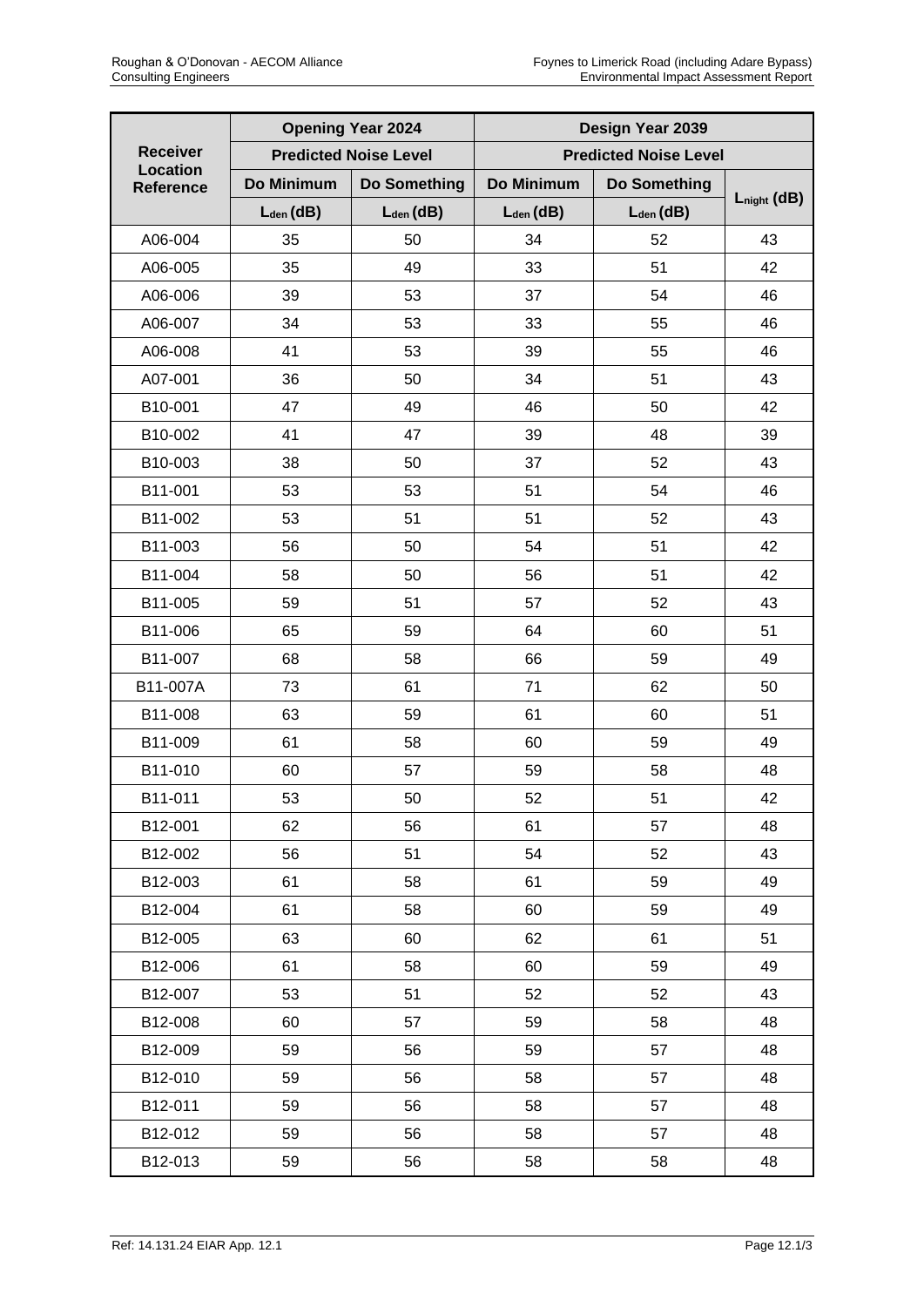|                              |                              | <b>Opening Year 2024</b> |                              | Design Year 2039 |                  |
|------------------------------|------------------------------|--------------------------|------------------------------|------------------|------------------|
| <b>Receiver</b>              | <b>Predicted Noise Level</b> |                          | <b>Predicted Noise Level</b> |                  |                  |
| <b>Location</b><br>Reference | Do Minimum                   | <b>Do Something</b>      | Do Minimum                   | Do Something     |                  |
|                              | $L_{den}$ (dB)               | $L_{den}$ (dB)           | $L_{den}$ (dB)               | $L_{den}$ (dB)   | $L_{night}$ (dB) |
| B12-014                      | 59                           | 57                       | 58                           | 58               | 48               |
| B12-015                      | 60                           | 58                       | 59                           | 59               | 49               |
| B12-016                      | 60                           | 59                       | 60                           | 60               | 49               |
| B12-017                      | 57                           | 56                       | 57                           | 57               | 47               |
| B12-018                      | 57                           | 55                       | 56                           | 56               | 46               |
| B12-019                      | 55                           | 53                       | 55                           | 54               | 45               |
| B12-020                      | 54                           | 49                       | 52                           | 50               | 41               |
| B12-021 Note 1               | 72                           | 71                       | 70                           | 72               | 62               |
| B12-022                      | 67                           | 62                       | 65                           | 63               | 54               |
| B12-023                      | 68                           | 63                       | 67                           | 64               | 55               |
| B12-024                      | 58                           | 53                       | 57                           | 54               | 45               |
| B12-025                      | 58                           | 53                       | 56                           | 54               | 45               |
| B12-026                      | 61                           | 57                       | 60                           | 57               | 48               |
| B12-027                      | 64                           | 59                       | 63                           | 60               | 51               |
| B12-027A                     | 66                           | 61                       | 64                           | 62               | 53               |
| B12-028                      | 68                           | 63                       | 66                           | 64               | 55               |
| B12-029                      | 68                           | 63                       | 67                           | 64               | 55               |
| B12-030                      | 60                           | 55                       | 58                           | 56               | 47               |
| C20-001                      | 40                           | 51                       | 38                           | 53               | 44               |
| C20-002                      | 37                           | 54                       | 35                           | 55               | 47               |
| C20-003                      | 40                           | 54                       | 39                           | 55               | 47               |
| C20-004                      | <30                          | 52                       | $30$                         | 53               | 45               |
| C22 001A                     | 38                           | 53                       | 37                           | 55               | 46               |
| C22-001                      | 37                           | 53                       | 36                           | 55               | 46               |
| C22-002                      | 37                           | 52                       | 36                           | 54               | 46               |
| C22-003                      | 37                           | 46                       | 36                           | 47               | 39               |
| C22-004                      | 41                           | 48                       | 39                           | 49               | 41               |
| C22-005                      | 39                           | 46                       | 38                           | 48               | 40               |
| C22-006                      | 41                           | 47                       | 39                           | 48               | 40               |
| C22-007                      | 41                           | 46                       | 40                           | 48               | 39               |
| C22-008                      | 42                           | 46                       | 40                           | 47               | 39               |
| C22-009                      | 37                           | 46                       | 36                           | 48               | 39               |
| C22-010                      | 40                           | 45                       | 39                           | 46               | 38               |
| C22-011                      | 41                           | 45                       | 39                           | 47               | 39               |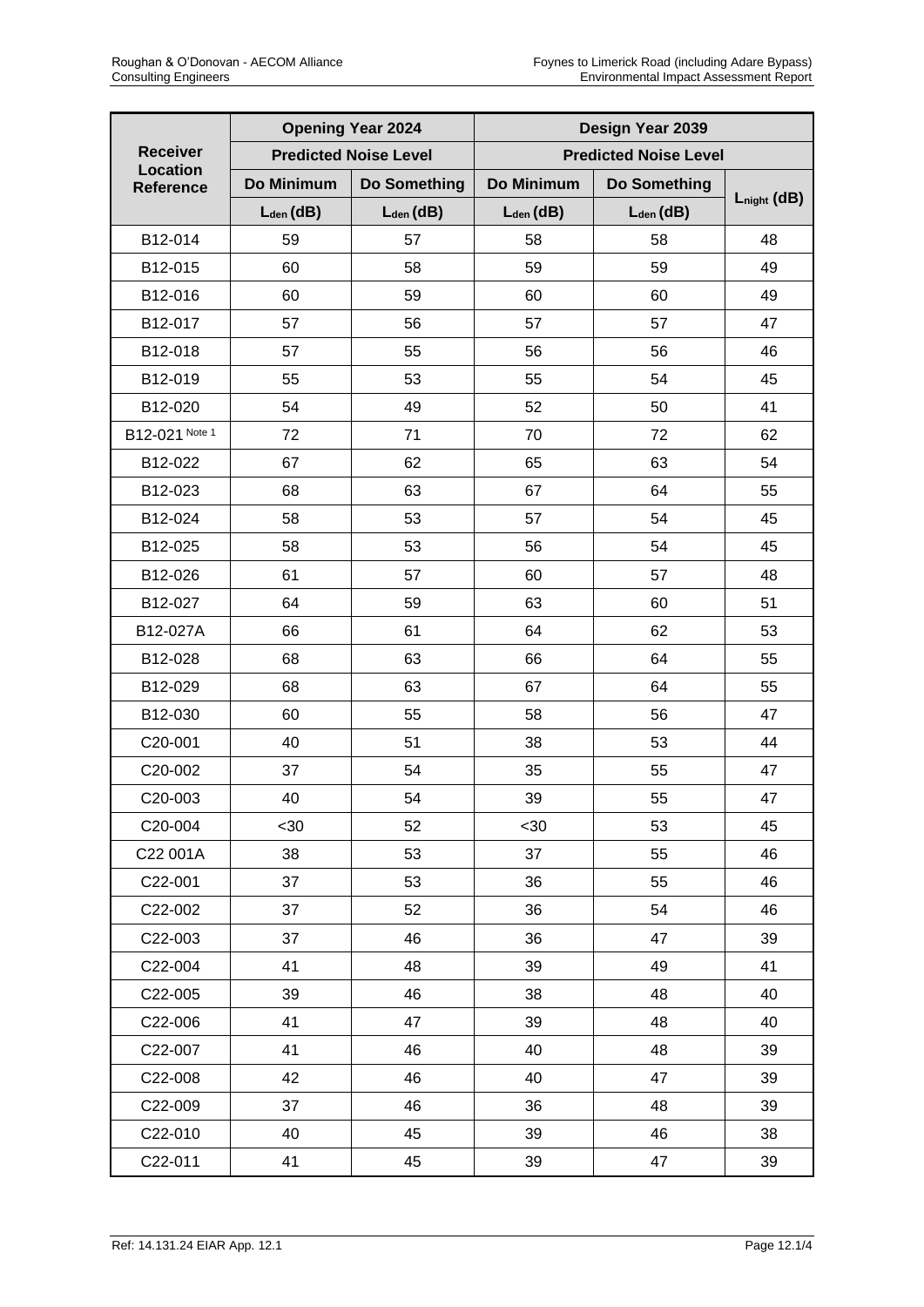|                                     |                | <b>Opening Year 2024</b>     |                | Design Year 2039             |                  |
|-------------------------------------|----------------|------------------------------|----------------|------------------------------|------------------|
| <b>Receiver</b>                     |                | <b>Predicted Noise Level</b> |                | <b>Predicted Noise Level</b> |                  |
| <b>Location</b><br><b>Reference</b> | Do Minimum     | Do Something                 | Do Minimum     | Do Something                 |                  |
|                                     | $L_{den}$ (dB) | $L_{den}$ (dB)               | $L_{den}$ (dB) | $L_{den}$ (dB)               | $L_{night}$ (dB) |
| C22-012                             | 43             | 46                           | 42             | 47                           | 39               |
| C22-013                             | 38             | 46                           | 37             | 47                           | 39               |
| C22-014                             | 38             | 46                           | 36             | 48                           | 40               |
| C22-015                             | 37             | 52                           | 36             | 54                           | 45               |
| C22-016                             | 37             | 50                           | 36             | 52                           | 43               |
| C22-017                             | 36             | 48                           | 35             | 50                           | 42               |
| C22-018                             | 35             | 47                           | 34             | 49                           | 41               |
| C22-019                             | 38             | 56                           | 37             | 57                           | 49               |
| C22-020                             | 35             | 48                           | 34             | 50                           | 41               |
| C23-001                             | 36             | 52                           | 35             | 54                           | 45               |
| C23-002                             | 30             | 53                           | 30             | 55                           | 46               |
| C24-001                             | 32             | 52                           | 32             | 54                           | 46               |
| C24-001A                            | 34             | 56                           | 34             | 58                           | 50               |
| C <sub>25</sub> 003                 | 39             | 50                           | 39             | 52                           | 44               |
| C25-002                             | 41             | 52                           | 41             | 53                           | 45               |
| C26-001                             | 51             | 54                           | 51             | 56                           | 47               |
| C26-002                             | 59             | 59                           | 59             | 60                           | 50               |
| C26-003                             | 48             | 54                           | 48             | 55                           | 47               |
| C26-004                             | 58             | 58                           | 58             | 59                           | 50               |
| C26-005                             | 47             | 55                           | 47             | 56                           | 48               |
| C26-006                             | 58             | 58                           | 58             | 59                           | 50               |
| C26-007                             | 51             | 54                           | 51             | 56                           | 47               |
| C26-008 Note 3                      | 60             | 59                           | 60             | 61                           | 51               |
| C26-009                             | 58             | 58                           | 58             | 59                           | 50               |
| C26-011                             | 59             | 58                           | 59             | 60                           | 49               |
| C27-001                             | 53             | 58                           | 53             | 59                           | 51               |
| C27-002                             | 62             | 61                           | 63             | 63                           | 52               |
| C27-003                             | 56             | 57                           | 57             | 58                           | 49               |
| C27-004                             | 55             | 56                           | 56             | 57                           | 48               |
| C27-005                             | 56             | 56                           | 57             | 58                           | 49               |
| C27-006                             | 55             | 55                           | 55             | 56                           | 48               |
| C27-007                             | 63             | 62                           | 64             | 63                           | 51               |
| C27-008                             | 58             | 57                           | 58             | 59                           | 49               |
| C27-009                             | 62             | 60                           | 62             | 62                           | 51               |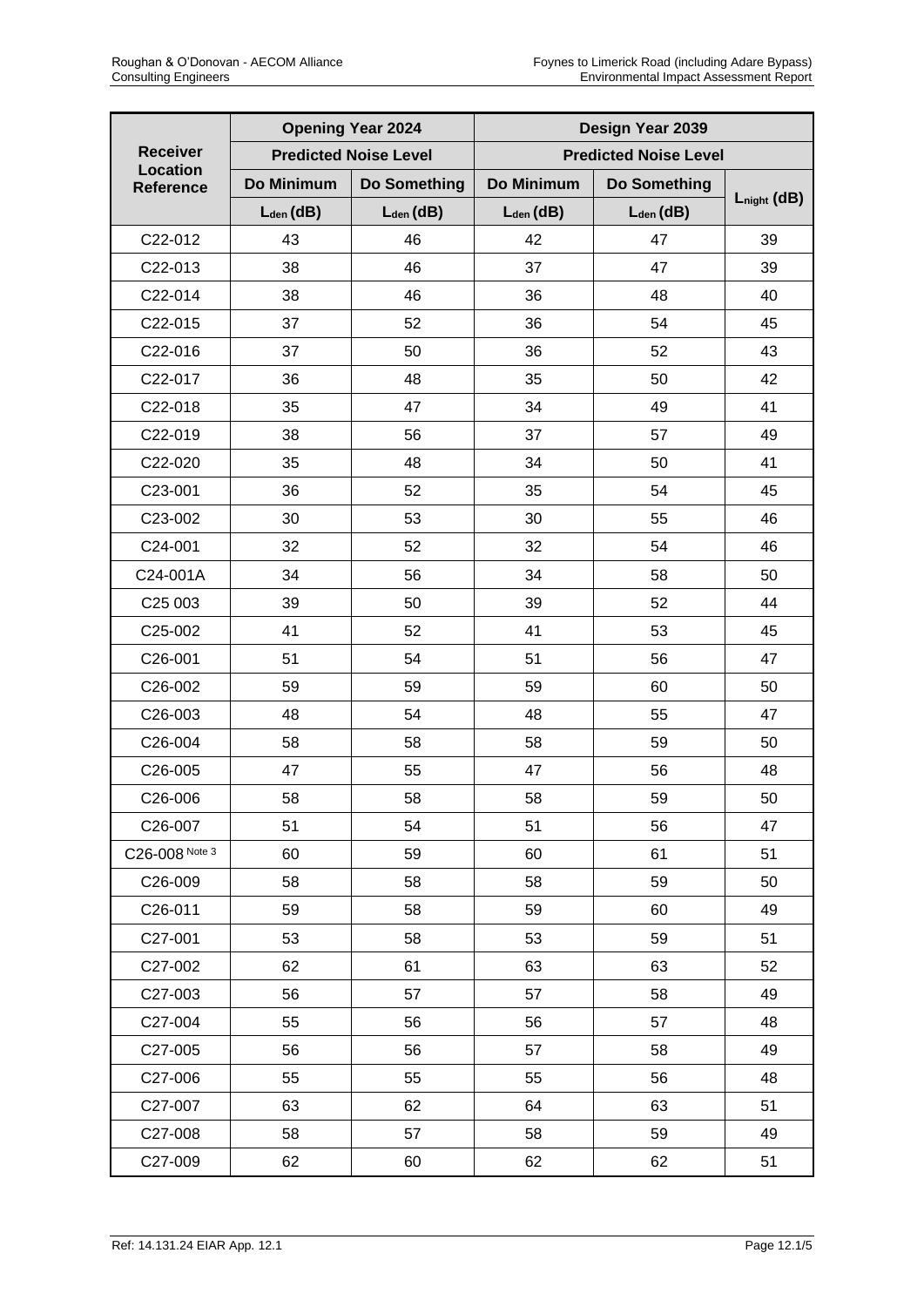|                              | <b>Opening Year 2024</b> |                              | Design Year 2039             |                |                  |
|------------------------------|--------------------------|------------------------------|------------------------------|----------------|------------------|
| <b>Receiver</b>              |                          | <b>Predicted Noise Level</b> | <b>Predicted Noise Level</b> |                |                  |
| <b>Location</b><br>Reference | Do Minimum               | <b>Do Something</b>          | Do Minimum                   | Do Something   |                  |
|                              | $L_{den}$ (dB)           | $L_{den}$ (dB)               | $L_{den}$ (dB)               | $L_{den}$ (dB) | $L_{night}$ (dB) |
| C27-010                      | 62                       | 60                           | 62                           | 62             | 50               |
| C27-011                      | 60                       | 59                           | 60                           | 60             | 50               |
| C27-012                      | 60                       | 58                           | 60                           | 60             | 50               |
| C27-013                      | 59                       | 58                           | 59                           | 59             | 49               |
| C27-014                      | 60                       | 59                           | 61                           | 61             | 50               |
| C27-015                      | 49                       | 51                           | 49                           | 52             | 43               |
| C27-016                      | 53                       | 54                           | 54                           | 55             | 46               |
| C27-017                      | 63                       | 61                           | 63                           | 63             | 51               |
| C27-019                      | 43                       | 55                           | 44                           | 57             | 48               |
| C27-020 Note 1               | 46                       | 57                           | 46                           | 58             | 50               |
| C27-021                      | 45                       | 56                           | 46                           | 57             | 49               |
| C27-022                      | 47                       | 49                           | 47                           | 51             | 42               |
| C27-023                      | 52                       | 53                           | 53                           | 54             | 45               |
| C27-024                      | 62                       | 61                           | 62                           | 62             | 51               |
| C27-025                      | 56                       | 56                           | 56                           | 57             | 48               |
| C27-026                      | 49                       | 52                           | 50                           | 53             | 45               |
| C27-027                      | 46                       | 56                           | 46                           | 58             | 50               |
| C27-028                      | 45                       | 53                           | 45                           | 55             | 46               |
| C27-029                      | 44                       | 52                           | 44                           | 54             | 46               |
| C27-030                      | 44                       | 52                           | 44                           | 53             | 45               |
| C27-031                      | 46                       | 56                           | 46                           | 57             | 49               |
| C27-032                      | 44                       | 52                           | 45                           | 53             | 45               |
| C27-033                      | 61                       | 60                           | 61                           | 61             | 51               |
| C27-034                      | 61                       | 60                           | 61                           | 61             | 51               |
| C27-035                      | 60                       | 59                           | 60                           | 60             | 50               |
| C27-036                      | 48                       | 53                           | 49                           | 55             | 46               |
| C27-037                      | 52                       | 55                           | 53                           | 56             | 48               |
| C28-002                      | 46                       | 53                           | 46                           | 54             | 46               |
| C28-003                      | 46                       | 52                           | 47                           | 54             | 45               |
| C28-004                      | 45                       | 55                           | 46                           | 57             | 48               |
| C28-005                      | 49                       | 55                           | 50                           | 56             | 47               |
| C29 003                      | 49                       | 55                           | 49                           | 56             | 47               |
| C29-001                      | 49                       | 55                           | 50                           | 57             | 48               |
| C29-002                      | 50                       | 56                           | 51                           | 58             | 49               |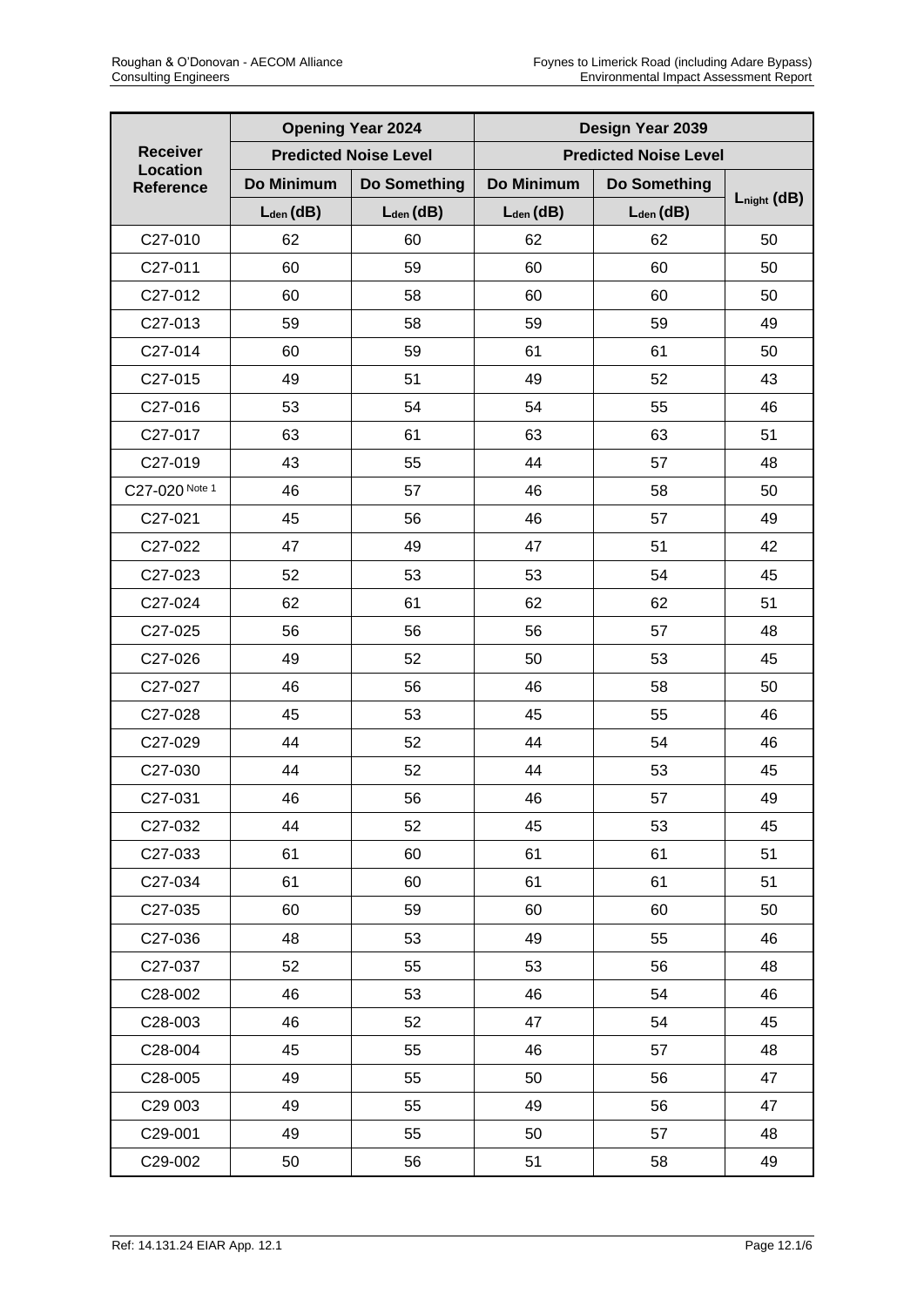|                              |                | <b>Opening Year 2024</b>     |                | Design Year 2039             |                  |
|------------------------------|----------------|------------------------------|----------------|------------------------------|------------------|
| <b>Receiver</b>              |                | <b>Predicted Noise Level</b> |                | <b>Predicted Noise Level</b> |                  |
| <b>Location</b><br>Reference | Do Minimum     | Do Something                 | Do Minimum     | Do Something                 |                  |
|                              | $L_{den}$ (dB) | $L_{den}$ (dB)               | $L_{den}$ (dB) | $L_{den}$ (dB)               | $L_{night}$ (dB) |
| D49-001                      | 53             | 53                           | 54             | 54                           | 45               |
| D49-002                      | 48             | 48                           | 49             | 49                           | 40               |
| D49-003                      | 54             | 53                           | 54             | 55                           | 46               |
| D49-004                      | 47             | 49                           | 48             | 51                           | 42               |
| D49-005                      | 55             | 54                           | 55             | 55                           | 46               |
| D49-006                      | 50             | 50                           | 51             | 51                           | 43               |
| D49-007                      | 55             | 54                           | 56             | 55                           | 46               |
| D49-008                      | 51             | 52                           | 52             | 53                           | 45               |
| D49-009                      | 57             | 56                           | 57             | 57                           | 48               |
| D49-010                      | 50             | 51                           | 51             | 52                           | 43               |
| D49-011                      | 57             | 56                           | 57             | 57                           | 48               |
| D49-012                      | 51             | 51                           | 52             | 53                           | 44               |
| D49-013                      | 57             | 57                           | 58             | 58                           | 49               |
| D49-014                      | 53             | 54                           | 54             | 55                           | 46               |
| D49-015                      | 55             | 54                           | 55             | 55                           | 46               |
| D49-016                      | 59             | 58                           | 60             | 60                           | 50               |
| D49-017                      | 64             | 62                           | 64             | 64                           | 52               |
| D49-018                      | 64             | 63                           | 65             | 64                           | 55               |
| D49-019                      | 65             | 63                           | 65             | 64                           | 56               |
| D49-020                      | 63             | 61                           | 63             | 63                           | 53               |
| D49-021                      | 63             | 61                           | 63             | 63                           | 53               |
| D49-022                      | 62             | 61                           | 62             | 62                           | 52               |
| D49-023                      | 66             | 64                           | 66             | 65                           | 55               |
| D49-024                      | 58             | 56                           | 58             | 58                           | 49               |
| D49-025                      | 66             | 64                           | 67             | 65                           | 56               |
| D49-026                      | 59             | 58                           | 60             | 59                           | 50               |
| D49-027                      | 59             | 58                           | 60             | 59                           | 50               |
| D49-028                      | 59             | 58                           | 59             | 59                           | 50               |
| D49-029                      | 59             | 57                           | 59             | 58                           | 49               |
| D49-030                      | 58             | 57                           | 59             | 58                           | 49               |
| D49-031                      | 59             | 57                           | 59             | 59                           | 50               |
| D49-032                      | 59             | 58                           | 60             | 59                           | 50               |
| D49-033                      | 59             | 58                           | 60             | 59                           | 50               |
| D49-034                      | 59             | 58                           | 60             | 59                           | 50               |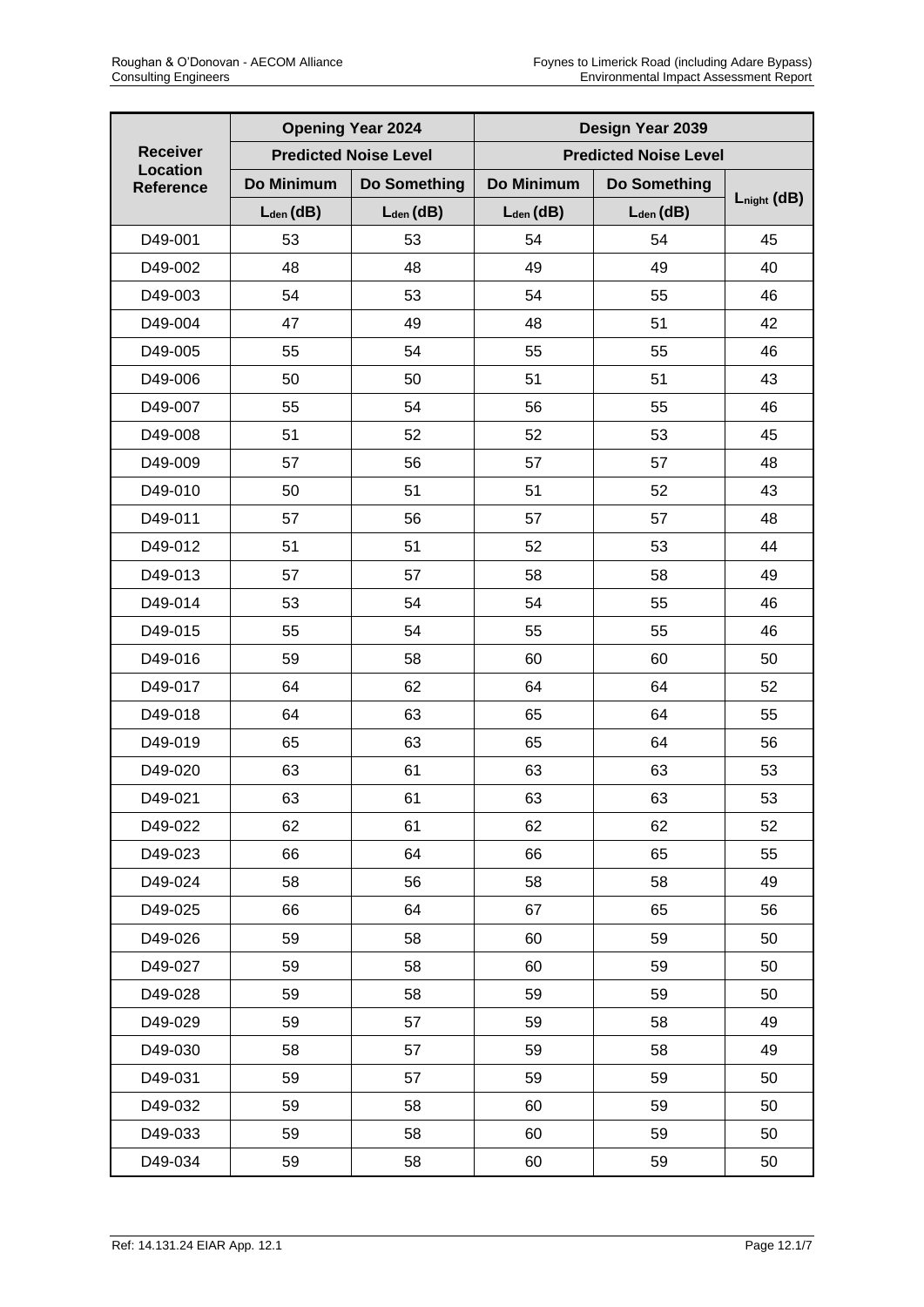|                              | <b>Opening Year 2024</b>     |                     | Design Year 2039             |                |                  |
|------------------------------|------------------------------|---------------------|------------------------------|----------------|------------------|
| <b>Receiver</b>              | <b>Predicted Noise Level</b> |                     | <b>Predicted Noise Level</b> |                |                  |
| Location<br><b>Reference</b> | Do Minimum                   | <b>Do Something</b> | Do Minimum                   | Do Something   |                  |
|                              | $L_{den}$ (dB)               | $L_{den}$ (dB)      | $L_{den}$ (dB)               | $L_{den}$ (dB) | $L_{night}$ (dB) |
| D49-035                      | 59                           | 58                  | 59                           | 59             | 50               |
| D49-036                      | 59                           | 58                  | 60                           | 59             | 50               |
| D49-037                      | 59                           | 58                  | 60                           | 59             | 50               |
| D49-038                      | 59                           | 58                  | 60                           | 59             | 50               |
| D49-039                      | 60                           | 58                  | 60                           | 60             | 51               |
| D49-040                      | 60                           | 59                  | 61                           | 60             | 51               |
| D49-041                      | 61                           | 60                  | 61                           | 61             | 52               |
| D49-042                      | 66                           | 65                  | 66                           | 67             | 58               |
| D49-043                      | 61                           | 61                  | 62                           | 62             | 53               |
| D49-044                      | 62                           | 61                  | 63                           | 63             | 54               |
| D49-045                      | 57                           | 55                  | 57                           | 57             | 48               |
| D49-046                      | 56                           | 55                  | 57                           | 56             | 47               |
| D49-047                      | 56                           | 54                  | 56                           | 56             | 47               |
| D49-048                      | 55                           | 54                  | 56                           | 55             | 46               |
| D49-049                      | 62                           | 60                  | 63                           | 61             | 52               |
| D49-050                      | 67                           | 63                  | 67                           | 64             | 56               |
| D49-051                      | 66                           | 62                  | 67                           | 64             | 55               |
| D49-052                      | 60                           | 57                  | 61                           | 58             | 50               |
| D49-053                      | 58                           | 57                  | 59                           | 58             | 49               |
| D49-054                      | 57                           | 56                  | 58                           | 57             | 48               |
| D49-055                      | 57                           | 55                  | 58                           | 56             | 48               |
| D49-056                      | 57                           | 55                  | 58                           | 56             | 48               |
| D49-057                      | 57                           | 55                  | 57                           | 56             | 48               |
| D49-058                      | 57                           | 55                  | 57                           | 56             | 48               |
| D49-059                      | 67                           | 63                  | 68                           | 64             | 55               |
| D49-060                      | 63                           | 59                  | 63                           | 60             | 51               |
| D49-061                      | 59                           | 57                  | 60                           | 58             | 49               |
| D49-062                      | 60                           | 57                  | 61                           | 58             | 50               |
| D49-063                      | 60                           | 57                  | 60                           | 59             | 50               |
| D50-001                      | 61                           | 59                  | 62                           | 60             | 52               |
| D50-002                      | 61                           | 58                  | 61                           | 59             | 50               |
| D50-003                      | 59                           | 57                  | 60                           | 58             | 49               |
| D50-004                      | 55                           | 54                  | 55                           | 55             | 47               |
| D50-005                      | 54                           | 54                  | 55                           | 55             | 46               |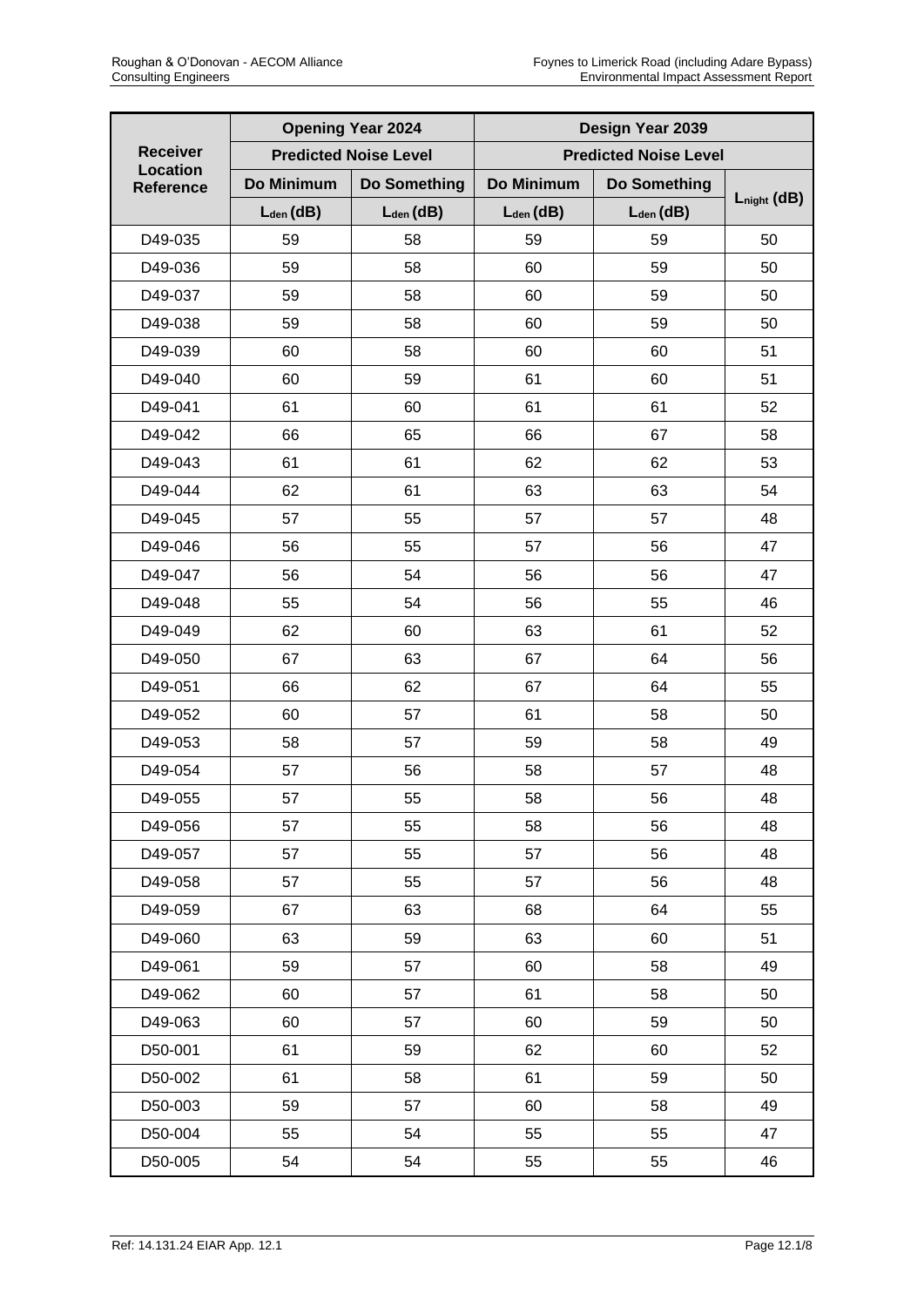|                                     | <b>Opening Year 2024</b>     |                     | Design Year 2039             |                |                  |
|-------------------------------------|------------------------------|---------------------|------------------------------|----------------|------------------|
| <b>Receiver</b>                     | <b>Predicted Noise Level</b> |                     | <b>Predicted Noise Level</b> |                |                  |
| <b>Location</b><br><b>Reference</b> | Do Minimum                   | <b>Do Something</b> | Do Minimum                   | Do Something   |                  |
|                                     | $L_{den}$ (dB)               | $L_{den}$ (dB)      | $L_{den}$ (dB)               | $L_{den}$ (dB) | $L_{night}$ (dB) |
| D50-006                             | 50                           | 52                  | 51                           | 53             | 44               |
| D50-007                             | 56                           | 55                  | 57                           | 57             | 48               |
| D50-008                             | 54                           | 52                  | 55                           | 54             | 45               |
| D50-009                             | 53                           | 52                  | 53                           | 54             | 45               |
| D50-010                             | 52                           | 51                  | 53                           | 52             | 43               |
| D50-011                             | 56                           | 55                  | 56                           | 56             | 48               |
| D50-012                             | 55                           | 55                  | 55                           | 57             | 48               |
| D50-013                             | 61                           | 60                  | 62                           | 61             | 53               |
| D51-001A Note 2                     | 62                           | 62                  | 62                           | 63             | 54               |
| D51-001B                            | 69                           | 61                  | 70                           | 62             | 53               |
| D51-002                             | 67                           | 57                  | 68                           | 58             | 49               |
| D51-003                             | 53                           | 58                  | 53                           | 60             | 51               |
| D51-004                             | 45                           | 50                  | 46                           | 51             | 43               |
| D51-005                             | 50                           | 54                  | 51                           | 55             | 47               |
| D51-006                             | 44                           | 57                  | 45                           | 58             | 49               |
| D51-007                             | 45                           | 56                  | 45                           | 57             | 49               |
| D51-008                             | 54                           | 50                  | 55                           | 52             | 43               |
| D51-008A                            | 63                           | 52                  | 64                           | 53             | 45               |
| D51-009                             | 51                           | 52                  | 52                           | 53             | 45               |
| D51-010                             | 52                           | 52                  | 52                           | 53             | 44               |
| D51-011                             | 45                           | 57                  | 45                           | 58             | 49               |
| D51-012                             | 47                           | 57                  | 48                           | 58             | 50               |
| D52-001                             | 46                           | 57                  | 46                           | 58             | 50               |
| D52-002                             | 46                           | 53                  | 46                           | 54             | 46               |
| D52-003                             | 43                           | 55                  | 44                           | 56             | 47               |
| D52-004                             | 45                           | 54                  | 46                           | 55             | 47               |
| D53-001                             | 46                           | 53                  | 46                           | 54             | 45               |
| D54 012A                            | 47                           | 56                  | 48                           | 57             | 48               |
| D54-001                             | 45                           | 53                  | 46                           | 54             | 45               |
| D54-002                             | 47                           | 49                  | 48                           | 50             | 42               |
| D54-003                             | 53                           | 50                  | 54                           | 51             | 42               |
| D54-004                             | 51                           | 50                  | 51                           | 51             | 42               |
| D54-005                             | 49                           | 49                  | 50                           | 50             | 41               |
| D54-006                             | 50                           | 50                  | 50                           | 51             | 42               |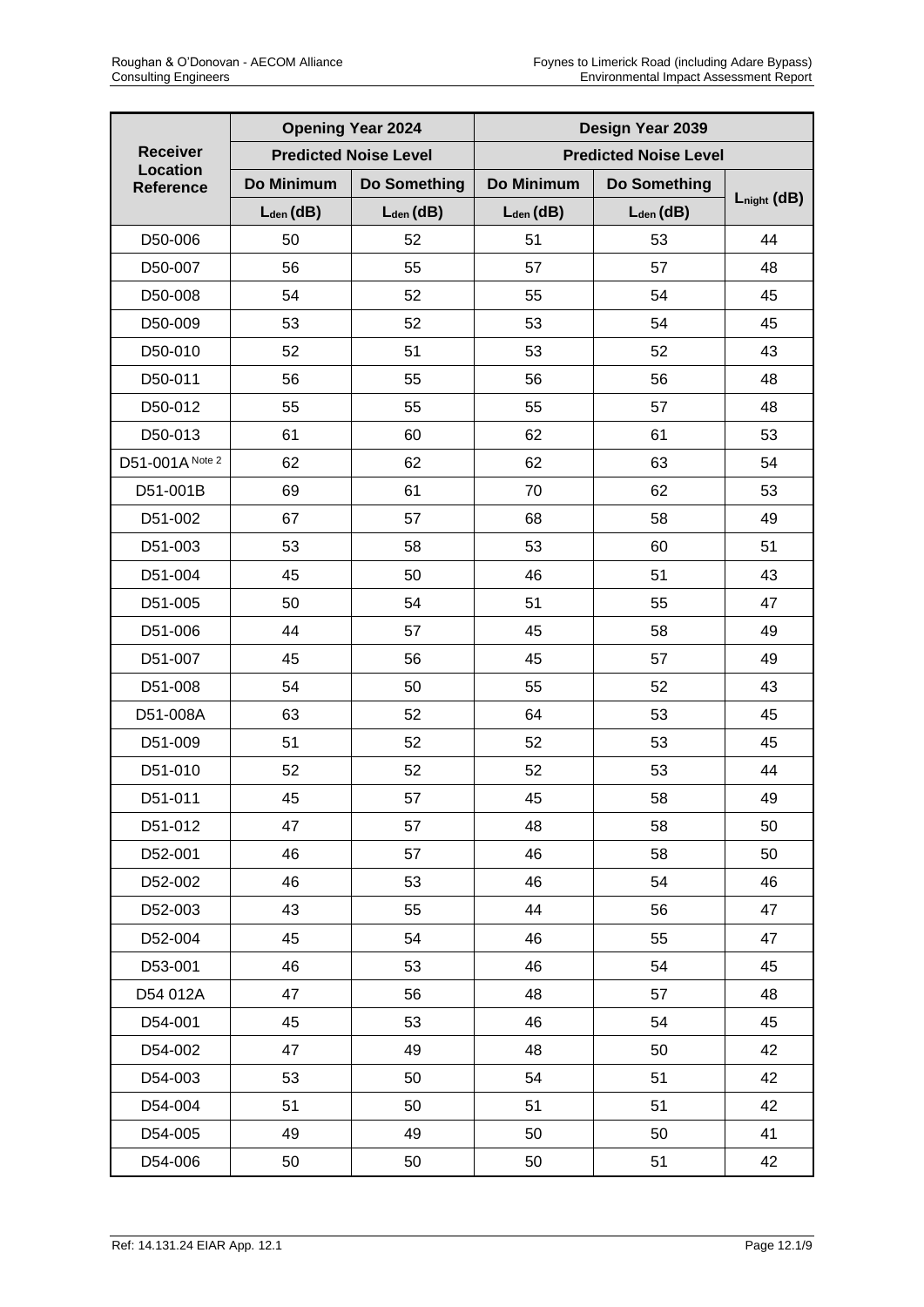|                              |                              | <b>Opening Year 2024</b> | Design Year 2039             |                |                  |
|------------------------------|------------------------------|--------------------------|------------------------------|----------------|------------------|
| <b>Receiver</b>              | <b>Predicted Noise Level</b> |                          | <b>Predicted Noise Level</b> |                |                  |
| Location<br><b>Reference</b> | Do Minimum                   | Do Something             | Do Minimum                   | Do Something   |                  |
|                              | $L_{den}$ (dB)               | $L_{den}$ (dB)           | $L_{den}$ (dB)               | $L_{den}$ (dB) | $L_{night}$ (dB) |
| D54-007                      | 48                           | 49                       | 49                           | 50             | 41               |
| D54-008                      | 48                           | 51                       | 49                           | 52             | 44               |
| D54-009                      | 47                           | 53                       | 48                           | 54             | 45               |
| D54-010                      | 48                           | 53                       | 48                           | 54             | 45               |
| D54-011                      | 46                           | 58                       | 47                           | 59             | 51               |
| D54-012                      | 47                           | 59                       | 48                           | 60             | 52               |
| D54-013                      | 45                           | 51                       | 46                           | 52             | 44               |
| D54-014                      | 46                           | 52                       | 46                           | 53             | 44               |
| D54-015                      | 44                           | 50                       | 45                           | 51             | 42               |
| D54-016                      | 44                           | 49                       | 45                           | 50             | 42               |
| D54-017                      | 45                           | 49                       | 45                           | 50             | 41               |
| D54-014                      | 54                           | 50                       | 54                           | 51             | 42               |
| D55-001                      | 48                           | 43                       | 49                           | 45             | 36               |
| D55-002                      | 60                           | 54                       | 60                           | 55             | 46               |
| D55-003                      | 68                           | 57                       | 68                           | 58             | 49               |
| D55-004                      | 62                           | 54                       | 62                           | 55             | 46               |
| D55-005                      | 58                           | 52                       | 59                           | 53             | 44               |
| D55-006                      | 56                           | 52                       | 57                           | 53             | 44               |
| D55-007                      | 64                           | 55                       | 65                           | 56             | 47               |
| D55-008                      | 71                           | 58                       | 71                           | 60             | 49               |
| D55-009                      | 68                           | 57                       | 68                           | 58             | 49               |
| D55-010                      | 61                           | 52                       | 61                           | 53             | 44               |
| D55-011                      | 64                           | 54                       | 65                           | 55             | 46               |
| D55-012                      | 55                           | 50                       | 55                           | 52             | 43               |
| D55-013                      | 53                           | 53                       | 53                           | 54             | 45               |
| D55-015                      | 46                           | 56                       | 46                           | 57             | 48               |
| D55-016                      | 47                           | 57                       | 48                           | 58             | 50               |
| D56-001                      | 47                           | 52                       | 47                           | 54             | 45               |
| D56-002                      | 45                           | 54                       | 46                           | 55             | 46               |
| D56-003                      | 46                           | 57                       | 46                           | 58             | 49               |
| D56-004                      | 36                           | 59                       | 36                           | 60             | 52               |
| D56-005                      | 45                           | 58                       | 46                           | 59             | 51               |
| D56-006                      | 49                           | 54                       | 49                           | 55             | 46               |
| D56-007                      | 45                           | 53                       | 46                           | 54             | 46               |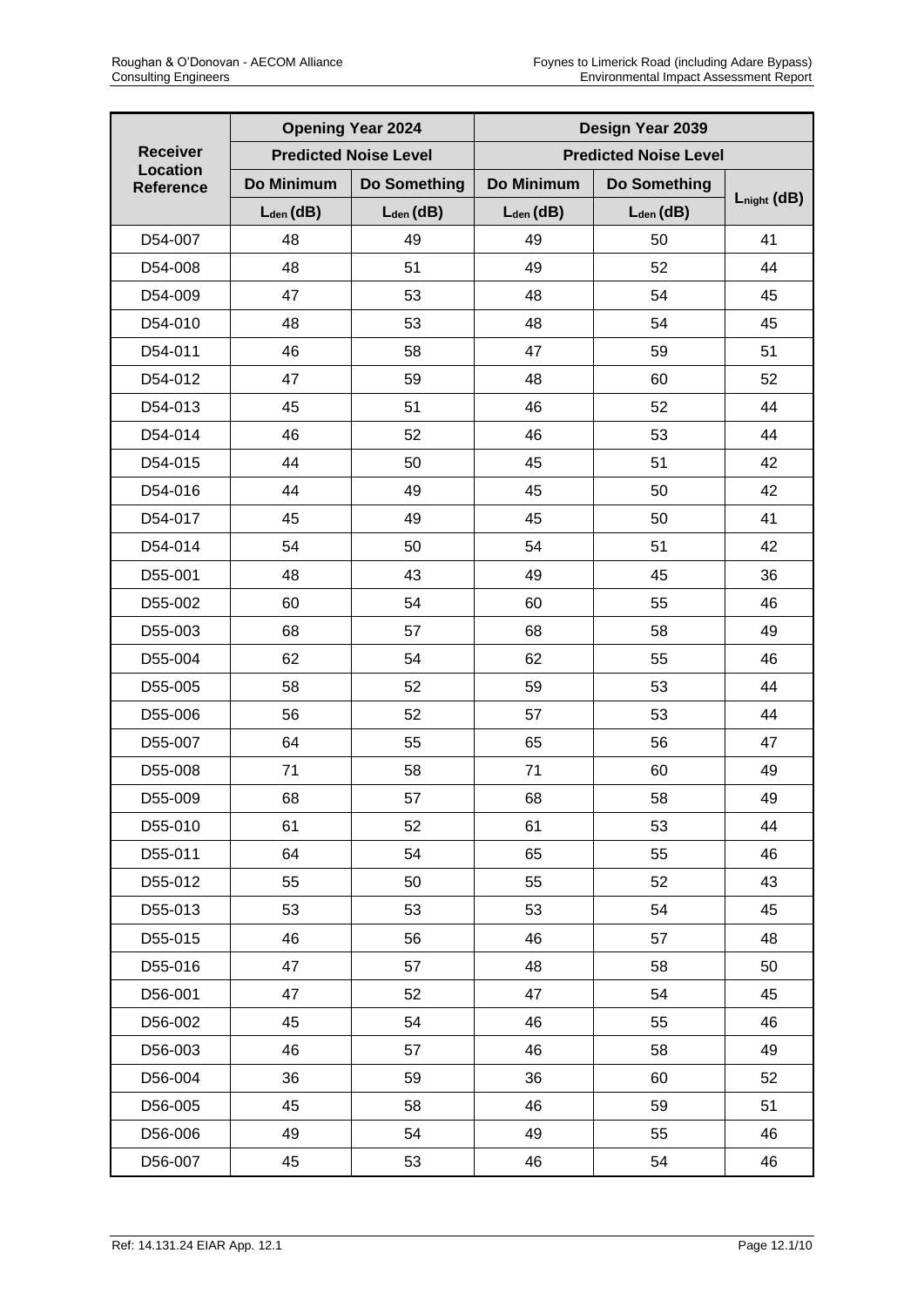|                              |                | <b>Opening Year 2024</b>     |                | Design Year 2039             |                  |
|------------------------------|----------------|------------------------------|----------------|------------------------------|------------------|
| <b>Receiver</b>              |                | <b>Predicted Noise Level</b> |                | <b>Predicted Noise Level</b> |                  |
| <b>Location</b><br>Reference | Do Minimum     | <b>Do Something</b>          | Do Minimum     | Do Something                 |                  |
|                              | $L_{den}$ (dB) | $L_{den}$ (dB)               | $L_{den}$ (dB) | $L_{den}$ (dB)               | $L_{night}$ (dB) |
| D56-008                      | 45             | 56                           | 46             | 57                           | 48               |
| D56-009                      | 44             | 59                           | 45             | 60                           | 52               |
| D56-010                      | 42             | 56                           | 43             | 57                           | 48               |
| D56-011                      | 44             | 55                           | 44             | 57                           | 48               |
| D56-012                      | 43             | 57                           | 43             | 58                           | 49               |
| D56-013                      | 36             | 55                           | 37             | 56                           | 47               |
| D56-014                      | 43             | 56                           | 44             | 57                           | 48               |
| D56-015                      | 44             | 56                           | 45             | 57                           | 49               |
| D56-016                      | 43             | 52                           | 43             | 53                           | 45               |
| D57 009A                     | 36             | 57                           | 37             | 59                           | 50               |
| D57-001                      | 41             | 57                           | 42             | 58                           | 50               |
| D57-002                      | 41             | 52                           | 42             | 53                           | 45               |
| D57-003                      | 38             | 52                           | 39             | 53                           | 45               |
| D57-004                      | 37             | 54                           | 38             | 55                           | 46               |
| D57-005                      | 37             | 54                           | 37             | 55                           | 46               |
| D57-006                      | 35             | 56                           | 36             | 57                           | 48               |
| D57-007                      | 35             | 59                           | 36             | 60                           | 51               |
| D57-008                      | 34             | 58                           | 35             | 59                           | 50               |
| D57-009                      | 36             | 59                           | 36             | 60                           | 51               |
| D57-010                      | 34             | 53                           | 35             | 54                           | 46               |
| D57-011                      | 33             | 52                           | 34             | 53                           | 44               |
| D57-012                      | 35             | 58                           | 36             | 59                           | 50               |
| D57-013                      | 34             | 56                           | 34             | 57                           | 48               |
| D57-014                      | 31             | 55                           | 32             | 56                           | 48               |
| D57-015                      | 33             | 55                           | 34             | 56                           | 47               |
| D57-016                      | 31             | 54                           | 32             | 55                           | 46               |
| D57-017                      | 34             | 57                           | 35             | 58                           | 49               |
| D58-001                      | $30$           | 54                           | $30$           | 56                           | 47               |
| D58-002                      | 35             | 58                           | 36             | 60                           | 51               |
| D58-003                      | 35             | 57                           | 35             | 58                           | 49               |
| D58-004                      | $30$           | 55                           | $30$           | 57                           | 48               |
| D58-005                      | 34             | 55                           | 35             | 56                           | 48               |
| D59-001                      | 35             | 58                           | 36             | 59                           | 50               |
| D59-002                      | 31             | 56                           | 32             | 57                           | 49               |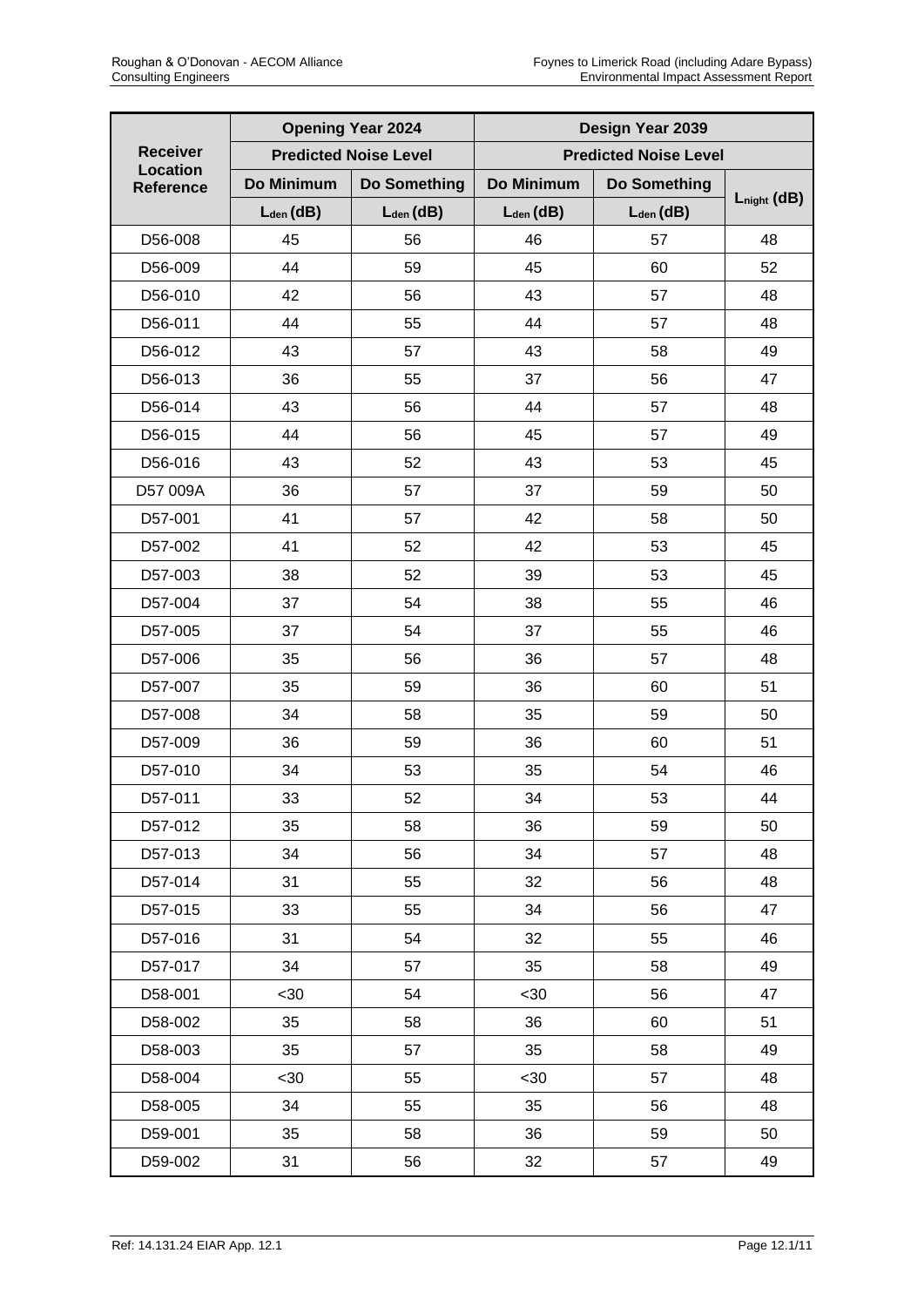|                              | <b>Opening Year 2024</b>     |                     | Design Year 2039             |                |                  |
|------------------------------|------------------------------|---------------------|------------------------------|----------------|------------------|
| <b>Receiver</b>              | <b>Predicted Noise Level</b> |                     | <b>Predicted Noise Level</b> |                |                  |
| Location<br><b>Reference</b> | Do Minimum                   | <b>Do Something</b> | Do Minimum                   | Do Something   |                  |
|                              | $L_{den}$ (dB)               | $L_{den}$ (dB)      | $L_{den}$ (dB)               | $L_{den}$ (dB) | $L_{night}$ (dB) |
| D59-004                      | 34                           | 56                  | 35                           | 57             | 49               |
| D59-005                      | 34                           | 52                  | 35                           | 53             | 44               |
| D59-006                      | 34                           | 55                  | 35                           | 56             | 48               |
| D59-007                      | 35                           | 55                  | 36                           | 56             | 47               |
| D59-008                      | 31                           | 53                  | 32                           | 54             | 45               |
| D59-009                      | 32                           | 56                  | 33                           | 57             | 48               |
| D59-010                      | 33                           | 54                  | 34                           | 55             | 47               |
| D59-011                      | 32                           | 56                  | 33                           | 57             | 48               |
| D59-012                      | 35                           | 53                  | 36                           | 55             | 46               |
| D60-001                      | 41                           | 57                  | 42                           | 59             | 50               |
| D60-001                      | 38                           | 54                  | 38                           | 55             | 46               |
| D60-003                      | 39                           | 59                  | 39                           | 60             | 51               |
| D60-004                      | 34                           | 59                  | 35                           | 60             | 52               |
| D60-005                      | 36                           | 56                  | 37                           | 58             | 49               |
| D60-006                      | 36                           | 53                  | 37                           | 55             | 46               |
| D60-007                      | 37                           | 57                  | 38                           | 59             | 50               |
| D60-008                      | 37                           | 57                  | 38                           | 59             | 50               |
| D60-009                      | 35                           | 58                  | 36                           | 60             | 51               |
| D60-010                      | 43                           | 55                  | 44                           | 57             | 48               |
| D60-011                      | 41                           | 58                  | 42                           | 59             | 51               |
| D60-012                      | 38                           | 57                  | 39                           | 59             | 50               |
|                              |                              |                     |                              |                |                  |
| D60-013                      | 40                           | 59                  | 40                           | 60             | 52               |
| D61-002 Note 1               | 43                           | 74                  | 44                           | 75             | 66               |
| D61-003                      | 41                           | 58                  | 42                           | 60             | 51               |
| D61-004                      | 41                           | 57                  | 42                           | 59             | 50               |
| D61-005                      | 42                           | 56                  | 43                           | 58             | 49               |
| D61-006                      | 42                           | 55                  | 43                           | 57             | 48               |
| D61-007                      | 43                           | 55                  | 44                           | 56             | 47               |
| D61-008                      | 46                           | 57                  | 47                           | 58             | 50               |
| D61-009                      | 47                           | 57                  | 47                           | 58             | 49               |
| D61-010                      | 50                           | 56                  | 51                           | 58             | 49               |
| D61-011                      | 62                           | 57                  | 63                           | 59             | 50               |
| D61-012                      | 61                           | 56                  | 61                           | 57             | 48               |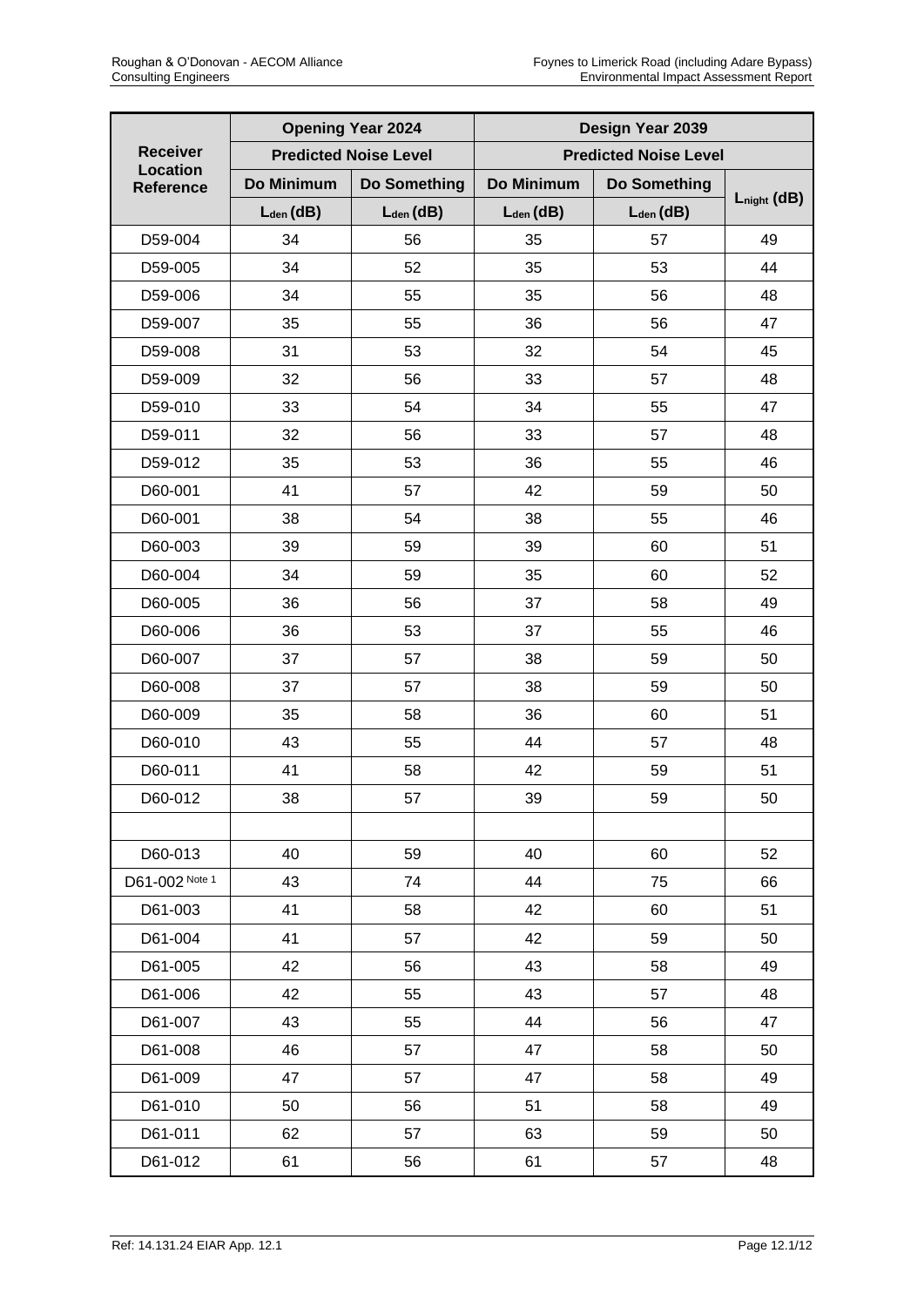|                                                        | <b>Opening Year 2024</b>     |                     | Design Year 2039             |                |                  |
|--------------------------------------------------------|------------------------------|---------------------|------------------------------|----------------|------------------|
| <b>Receiver</b><br><b>Location</b><br><b>Reference</b> | <b>Predicted Noise Level</b> |                     | <b>Predicted Noise Level</b> |                |                  |
|                                                        | Do Minimum                   | <b>Do Something</b> | Do Minimum                   | Do Something   | $L_{night}$ (dB) |
|                                                        | $L_{den}$ (dB)               | $L_{den}$ (dB)      | $L_{den}$ (dB)               | $L_{den}$ (dB) |                  |
| D61-013                                                | 56                           | 55                  | 57                           | 57             | 48               |
| D61-014                                                | 56                           | 55                  | 57                           | 56             | 48               |
| D61-015                                                | 57                           | 58                  | 58                           | 59             | 50               |
| D62 006A                                               | 49                           | 58                  | 50                           | 59             | 50               |
| D62-001                                                | 51                           | 54                  | 52                           | 55             | 46               |
| D62-002 Note 1                                         | 51                           | 76                  | 52                           | 78             | 69               |
| D62-003 Note 1                                         | 51                           | 62                  | 51                           | 63             | 54               |
| D62-004                                                | 47                           | 57                  | 48                           | 58             | 50               |
| D62-005                                                | 47                           | 57                  | 48                           | 58             | 50               |
| D62-006                                                | 48                           | 56                  | 49                           | 57             | 48               |
| D62-007                                                | 48                           | 56                  | 48                           | 57             | 48               |
| D62-008                                                | 48                           | 56                  | 49                           | 57             | 49               |
| D62-009                                                | 48                           | 56                  | 48                           | 57             | 48               |
| D62-010                                                | 48                           | 55                  | 48                           | 57             | 48               |
| D62-011                                                | 48                           | 56                  | 49                           | 57             | 48               |
| D62-012                                                | 56                           | 58                  | 56                           | 59             | 50               |
| D62-013                                                | 50                           | 53                  | 51                           | 54             | 45               |
| D62-014                                                | 48                           | 51                  | 48                           | 52             | 43               |
| D62-015                                                | 62                           | 57                  | 63                           | 59             | 50               |
| D62-016                                                | 47                           | 54                  | 48                           | 55             | 47               |
| D62-017                                                | 47                           | 54                  | 48                           | 55             | 47               |
| D62-018                                                | 47                           | 54                  | 48                           | 55             | 46               |
| D62-019                                                | 46                           | 53                  | 47                           | 54             | 46               |
| D62-020                                                | 45                           | 52                  | 46                           | 53             | 44               |
| D62-021                                                | 45                           | 52                  | 46                           | 53             | 44               |
| D62-022                                                | 45                           | 52                  | 46                           | 53             | 44               |
| D62-023                                                | 45                           | 51                  | 46                           | 52             | 44               |
| D62-024                                                | 45                           | 53                  | 46                           | 55             | 46               |
| D63-001                                                | 47                           | 54                  | 47                           | 55             | 46               |
| D63-002                                                | 68                           | 62                  | 69                           | 63             | 54               |
| D63-003                                                | 56                           | 57                  | 57                           | 59             | 50               |
| D63-004                                                | 50                           | 59                  | 51                           | 60             | 51               |
| D63-005                                                | 55                           | 57                  | 56                           | 59             | 50               |
| D63-006                                                | 53                           | 56                  | 54                           | 57             | 49               |